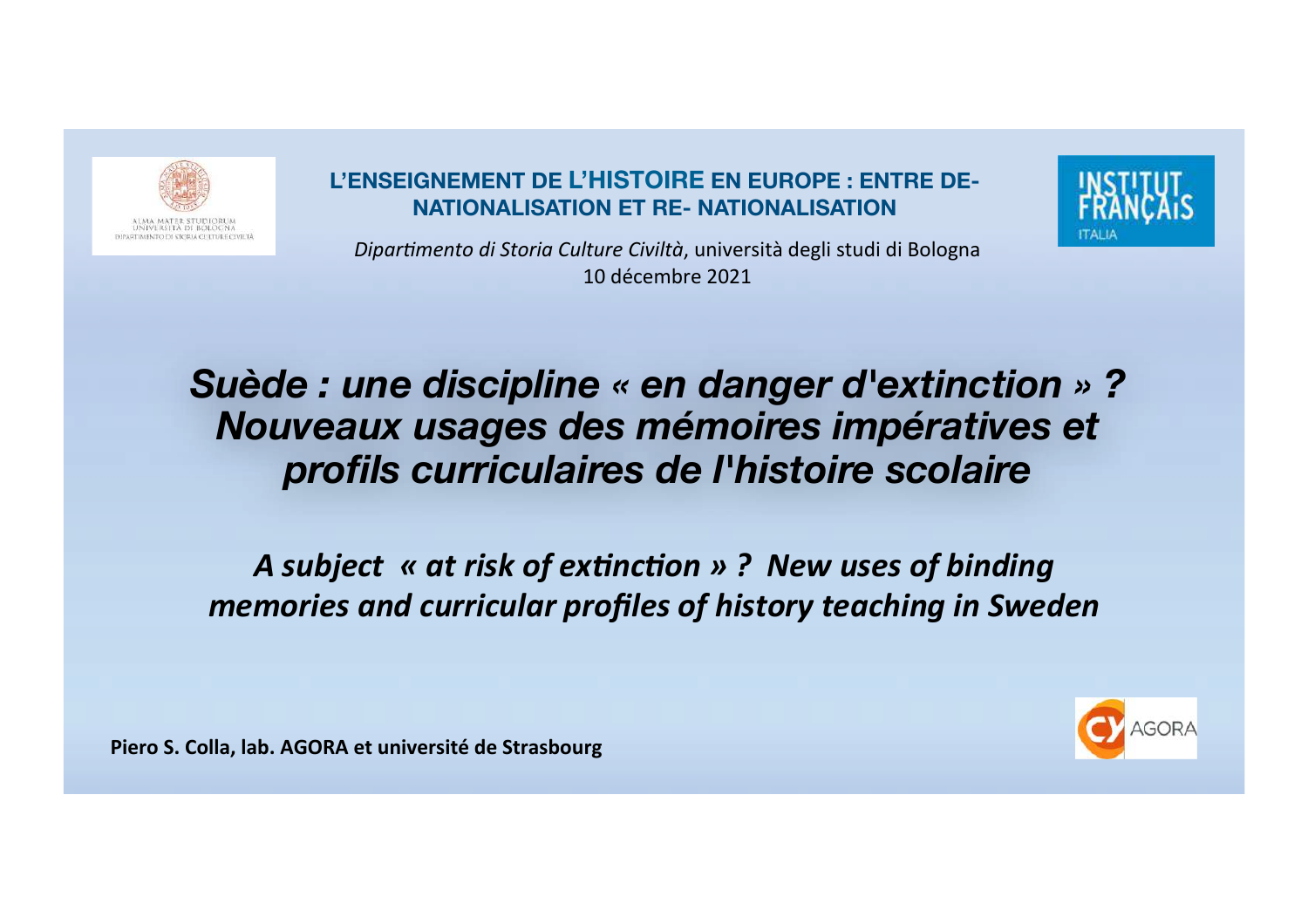## **History teaching in compulsory schools curricula**

| <b>Year of the</b><br>revision of the<br>curricula or of the<br>educational<br>system<br>(grundskola) | <b>Final 3-year period.</b><br>Total number of hours per week -<br>sum of the 3 years |
|-------------------------------------------------------------------------------------------------------|---------------------------------------------------------------------------------------|
| 1950                                                                                                  | 9,5                                                                                   |
| 1958/1960                                                                                             | 9,5                                                                                   |
| 1962/65                                                                                               | $3 - 5$                                                                               |
| 1969/70                                                                                               | 4                                                                                     |
| 1980                                                                                                  | 4<br>(estimation - no fixed<br>allocation)                                            |
| 1994                                                                                                  |                                                                                       |

### **…and at high-school (1950's to 1990's)**

*Gymnasium* Three-year or two-year high school / vocational trainings

**Weekly amount of time - sum of the three years**

#### **9 - 13**

**7 - 9** (Three-year courses)

**6** - **8** (vocational coursee : **4**)

**4 - 8** (theoretical courses). Others : 0

**3 - 6** (theoretical courses) **0 - 3** (other courses)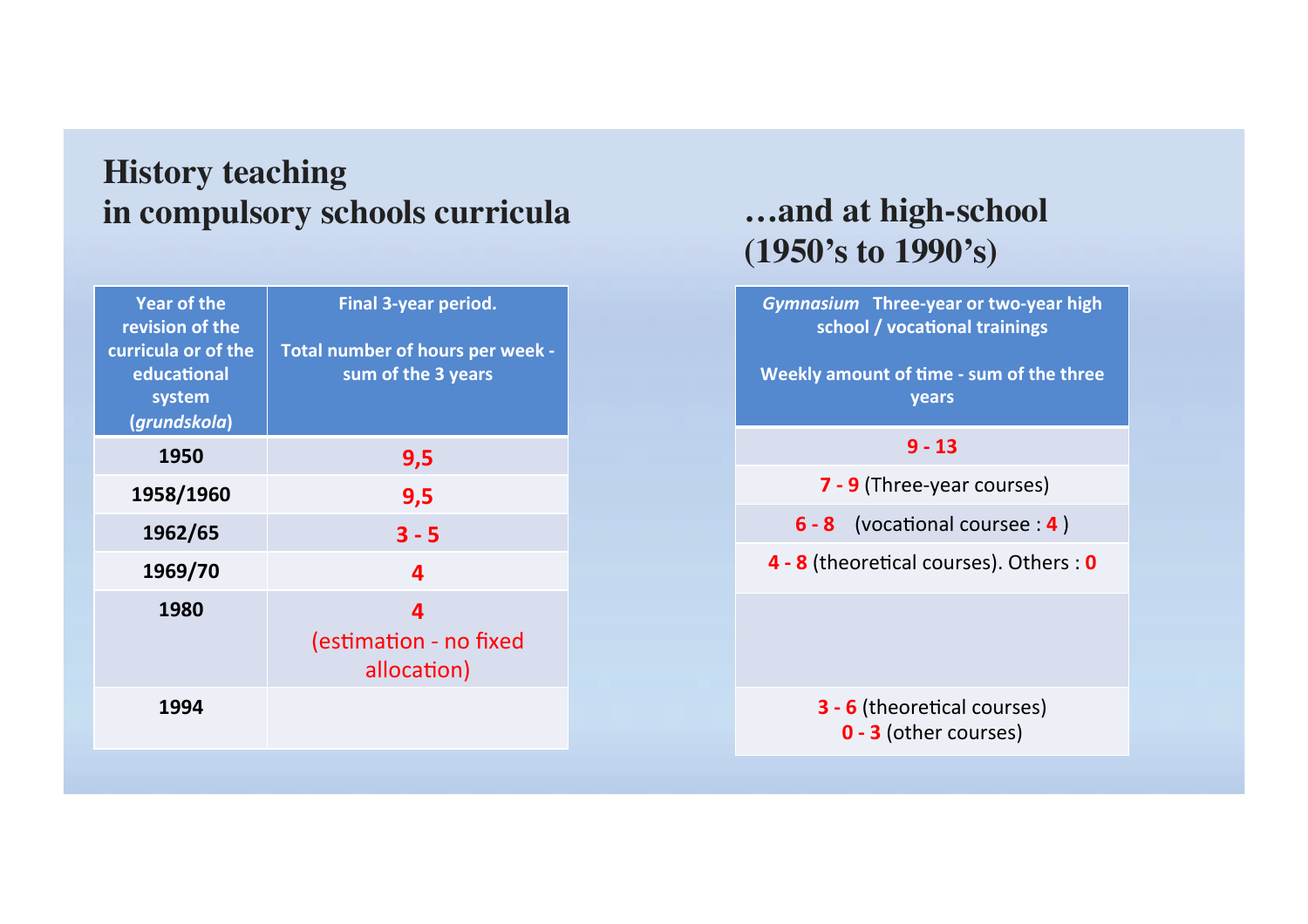### **OUTLINE CHRONOLOGY**

**1988**: Reform of the school financing system, devolution of resource allocation to the municipal level.

**1989** : Municipalisation of the management of public schools and of teachers' employment conditions

**1990**: Abolition of the National School Administration

**1993** : New compulsory school and high school curricula, transition to management by objectives - Lpo94

### **LATF 1990s**

- Reform of teachers' training, shorter disciplinary training (1997-1999)
- Easing of qualification conditions for teachers
- Abolition of national time plans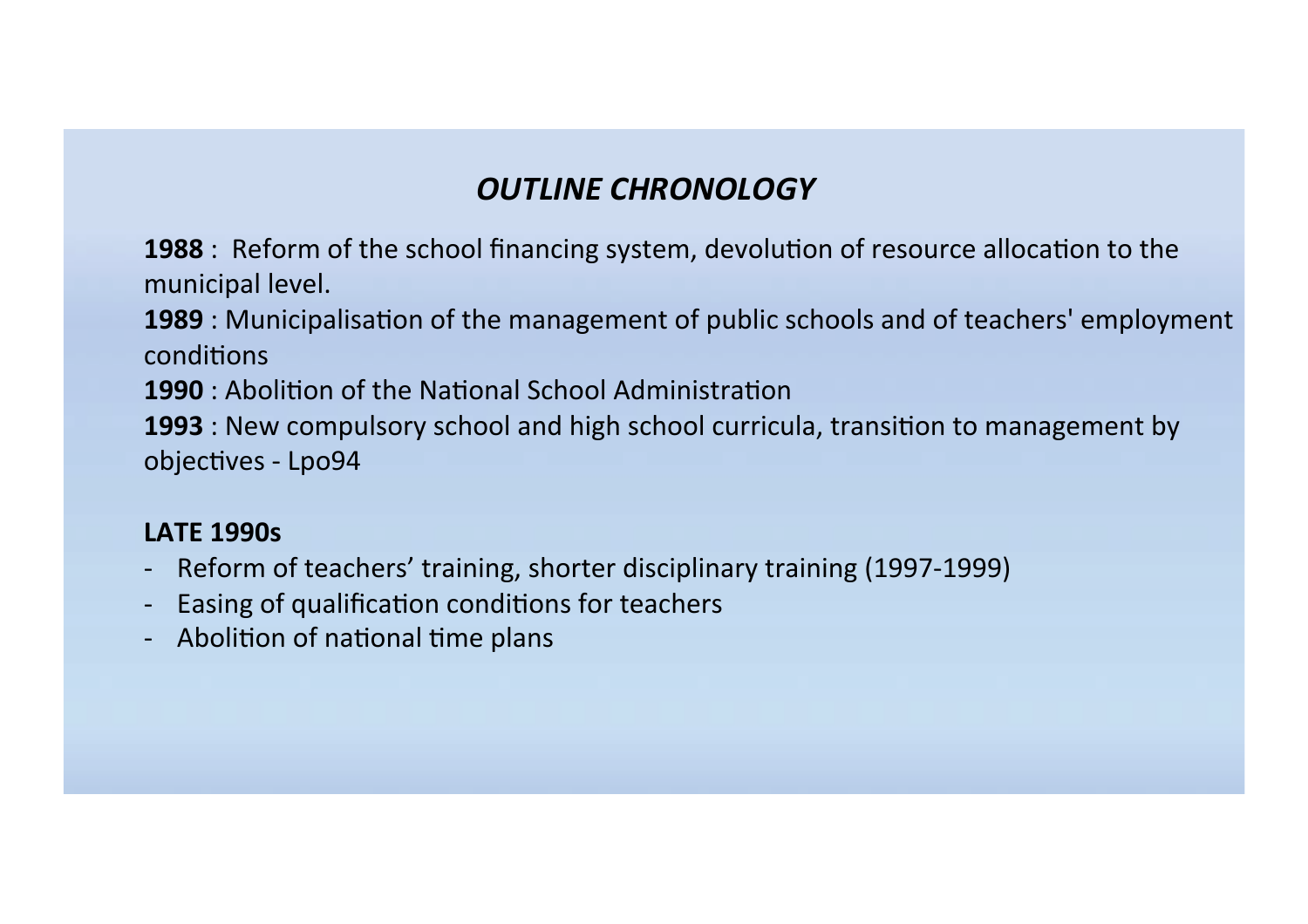# *When* someone says the word 'didactics', *turn around and run!*

G. Löfdhal, **Head of Svenska Institutet** *President of the National Council for Culture (Kulturradet)* State Secretary in the Ministry of Education 1994-1998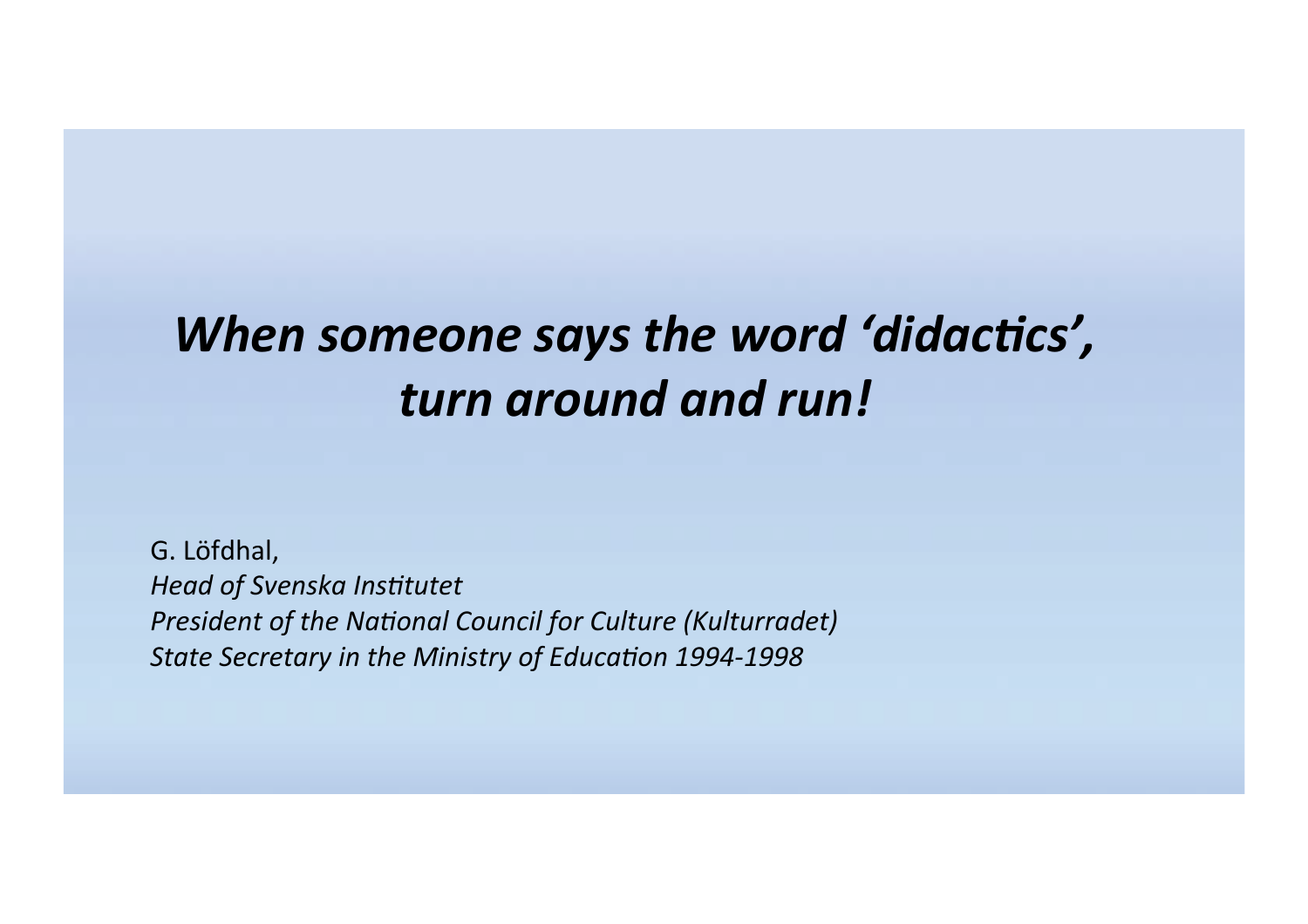# *LGR 80 (compulsory schools curriculum)*

Main thematic areas of the macro-subject SOCIAL ORIENTATION (comprising Social studies, History, Geography and Religion):

- **MAN**
- **HUMAN ENVIRONMENT**
- **HUMAN ACTIVITY THE TIME PERSPECTIVE**
- **HUMAN ACTIVITY THE SOCIAL PERSPECTIVE**
- **MAN'S QUESTIONS ABOUT LIFE AND EXISTENCE**
- **RELIGIOUS STUDIES**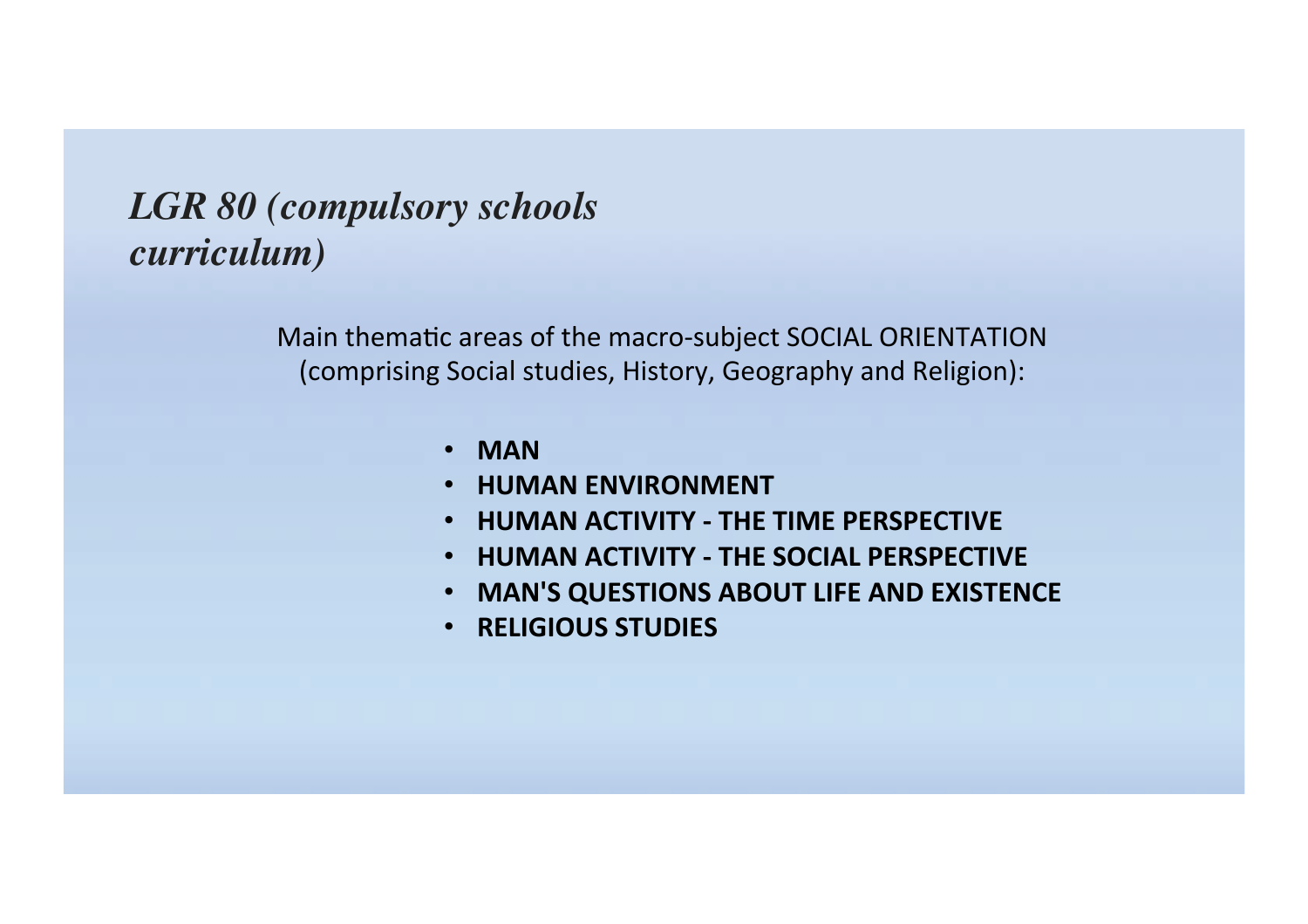*Presentation of the single subjects in Lar 80* 

*GOAL:* why do we study this subject? **OBJECTIVES** : what is the aim of this teaching? *MAIN POINTS: what topics will we cover? ORIENTATIONS: how should we work?* 

#### **« SOCIAL ORIENTATION » SUBJECTS – THE GOALS**

- *Pupils should learn to understand the conditions of human life, and their interaction with the environment, technology and nature,*
- *Pupils should acquire knowledge about nature and its laws,*
- *Pupils should acquire knowledge about human activity, past and present,*
- *Pupils should acquire knowledge about the rights and duties of citizens,*
- *Pupils should acquire knowledge and be brought into contact with visions of life.*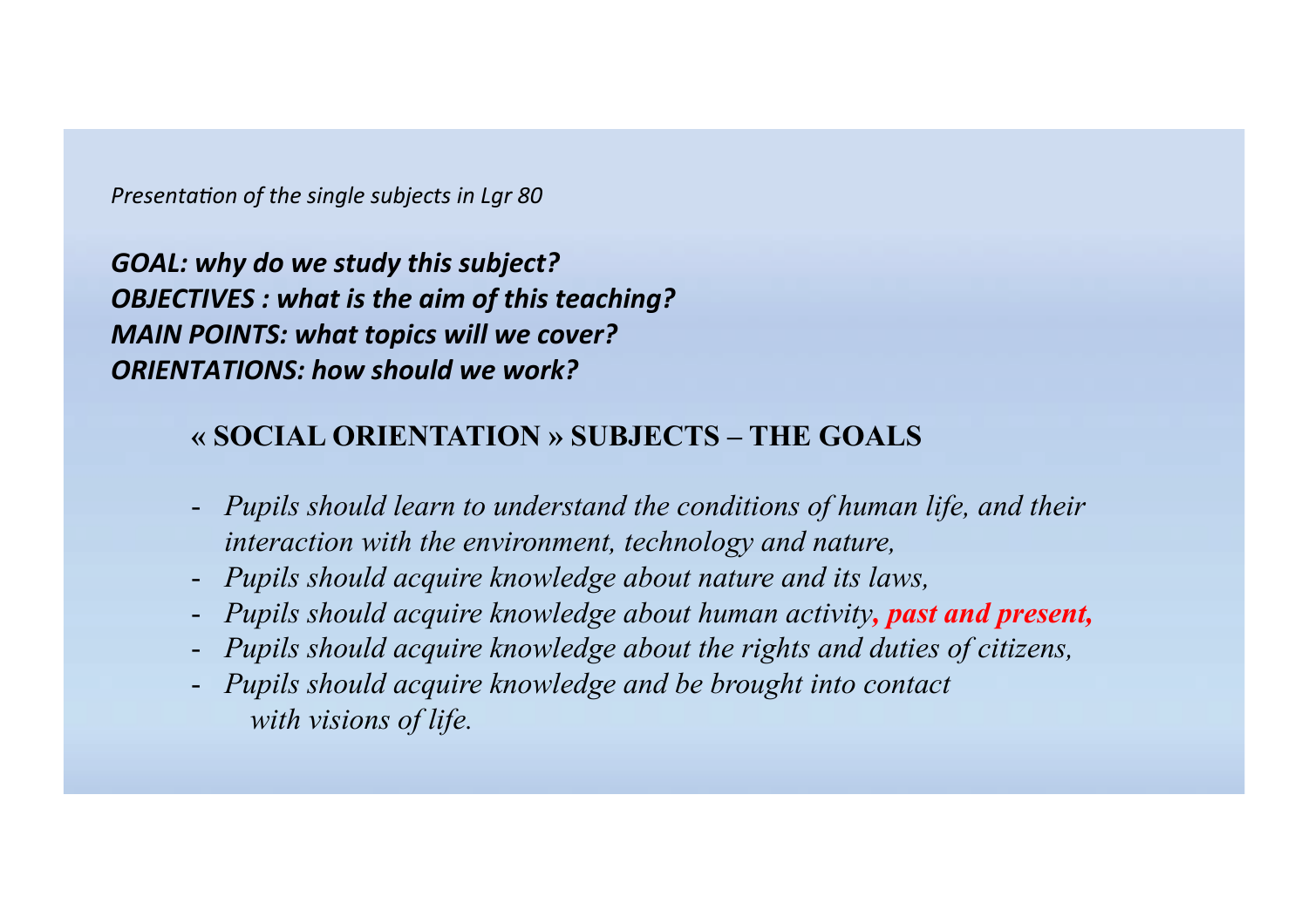#### **EXHIBITION** *DEN SVENSKA HISTORIEN* **(1993) - OPENING OF THE EXHIBITION**



Foto: Segemark, Peter

Nordiska museet



**Hedvig Elisabet Charlotta,**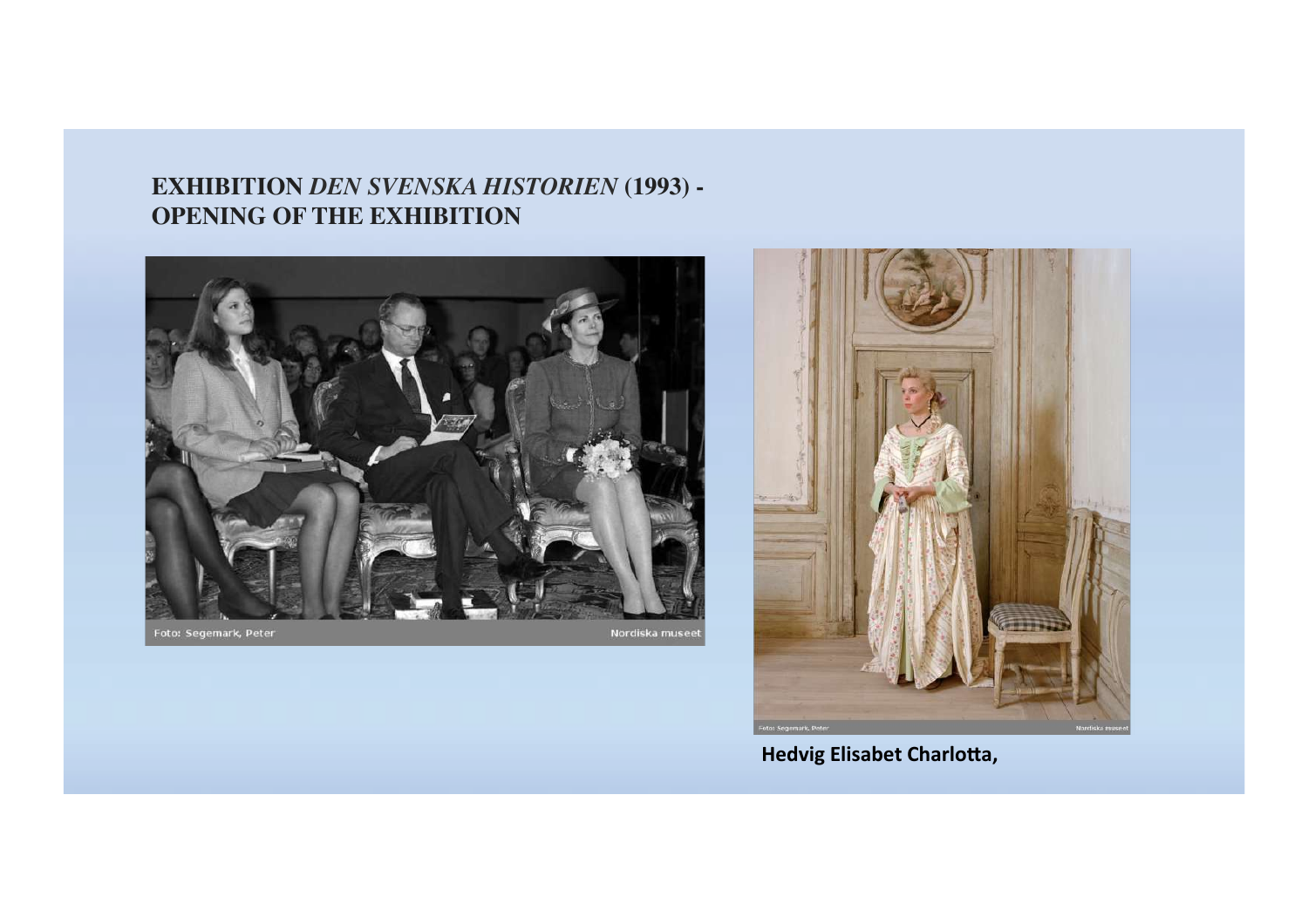### The SKOLA FÖR BILDNING report (1992:94) : a new *status for cultural heritages*

*…the historical perspective could become the tie that connects the school subjects*

*Knowledge and awareness of our own cultural heritage - both Swedish and that of the wider cultural community to which we belong must be provided in schools.* 

*Through historical consciousness and the meaningfulness that history as a school subject can give to the growing up generation more clearly than any other subject, the subject has an important role in promoting the development of young people's cultural identity and in increasing young people's ability to understand the present and to influence the future.*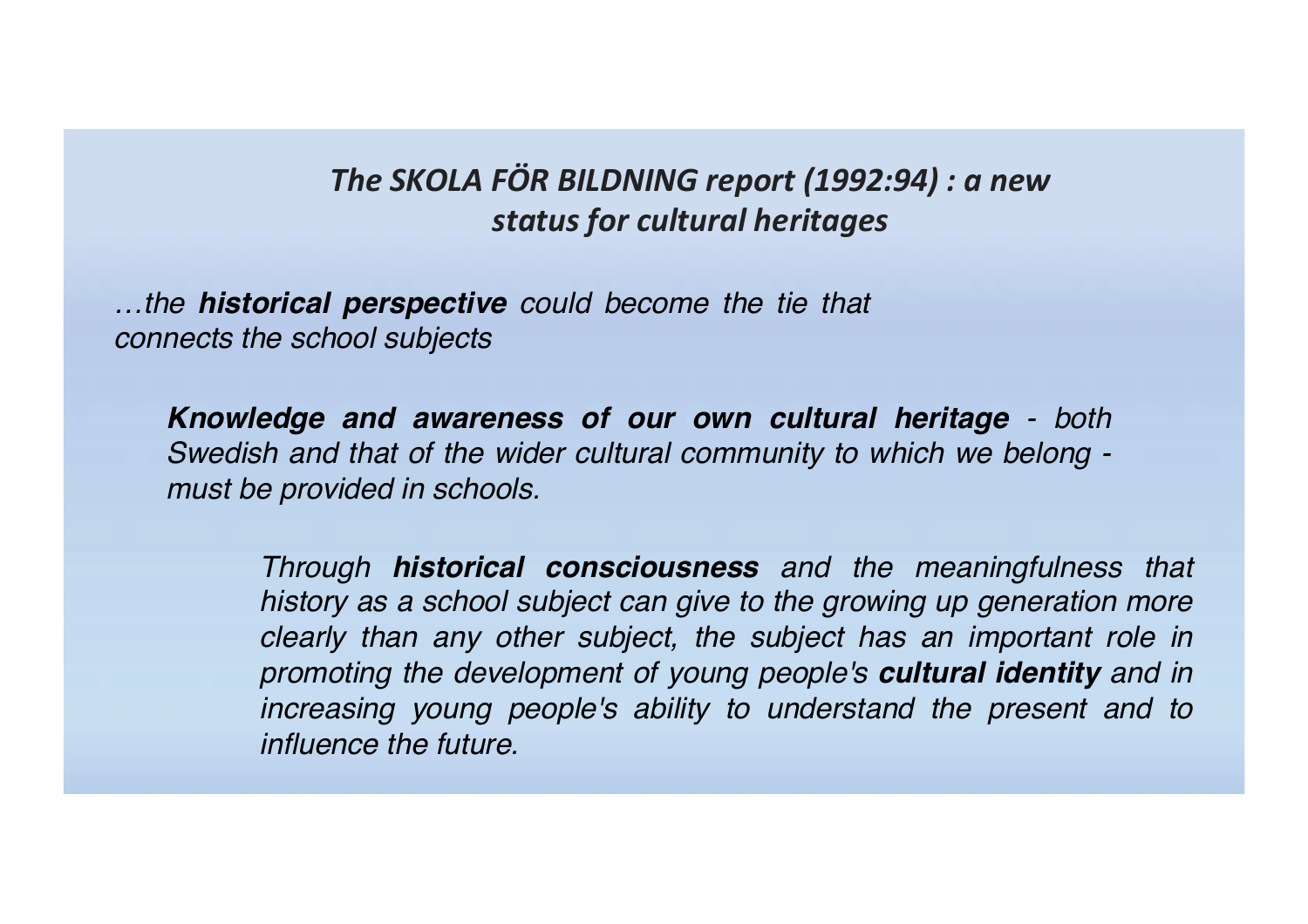### **Conceptual innovations in the FINALITIES of history** *teaching*. *Curricula revised after 1990.*

**SKOLAN FÖR BILDNING SOU 1992:94 (pre-legislative report)** 

> **LPF 94 (high-school)**

**Historical perspective** as a link between all subjects *Historical Culture (kulturarvet) Historical Consciousness*. **Cultural Heritage**

**Historical perspective Consciousness about your own** A firm identity **cultural heritage Empathy**

**Identity** 

The principles of source criticism

**Lgr 2011 (comprehensive school)**  Lgy 2011 (high-school)

**A reflexive approach : « How history is used » Historical education (bildning)** An historical framework (chronology is back)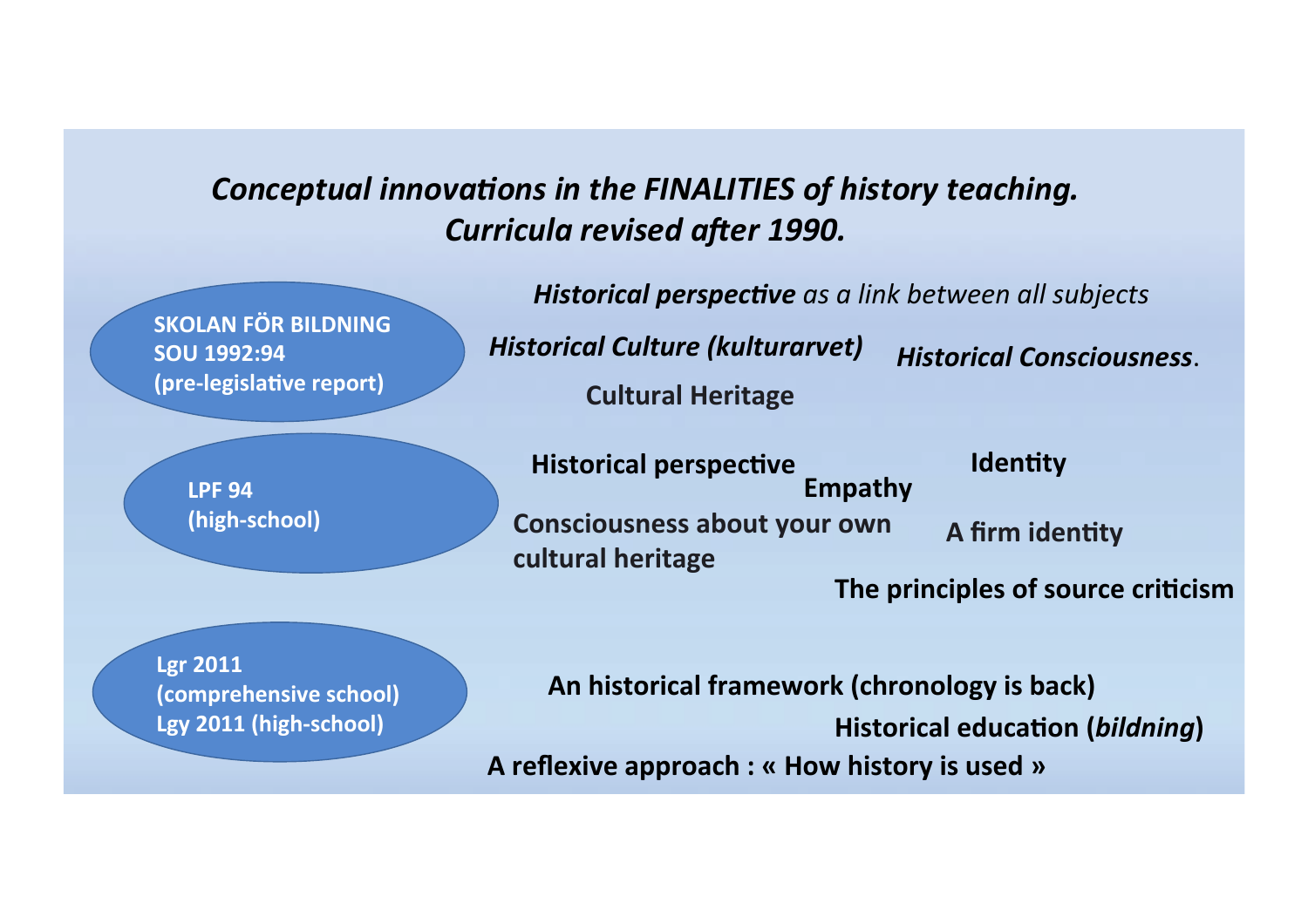We have to ask for the past as something living in the present...

(J. Rüsen, Fictionality, Narrativity, Objectivity.... Montreal, Proceedings from the 18th International Congress of Historical Sciences, 1995)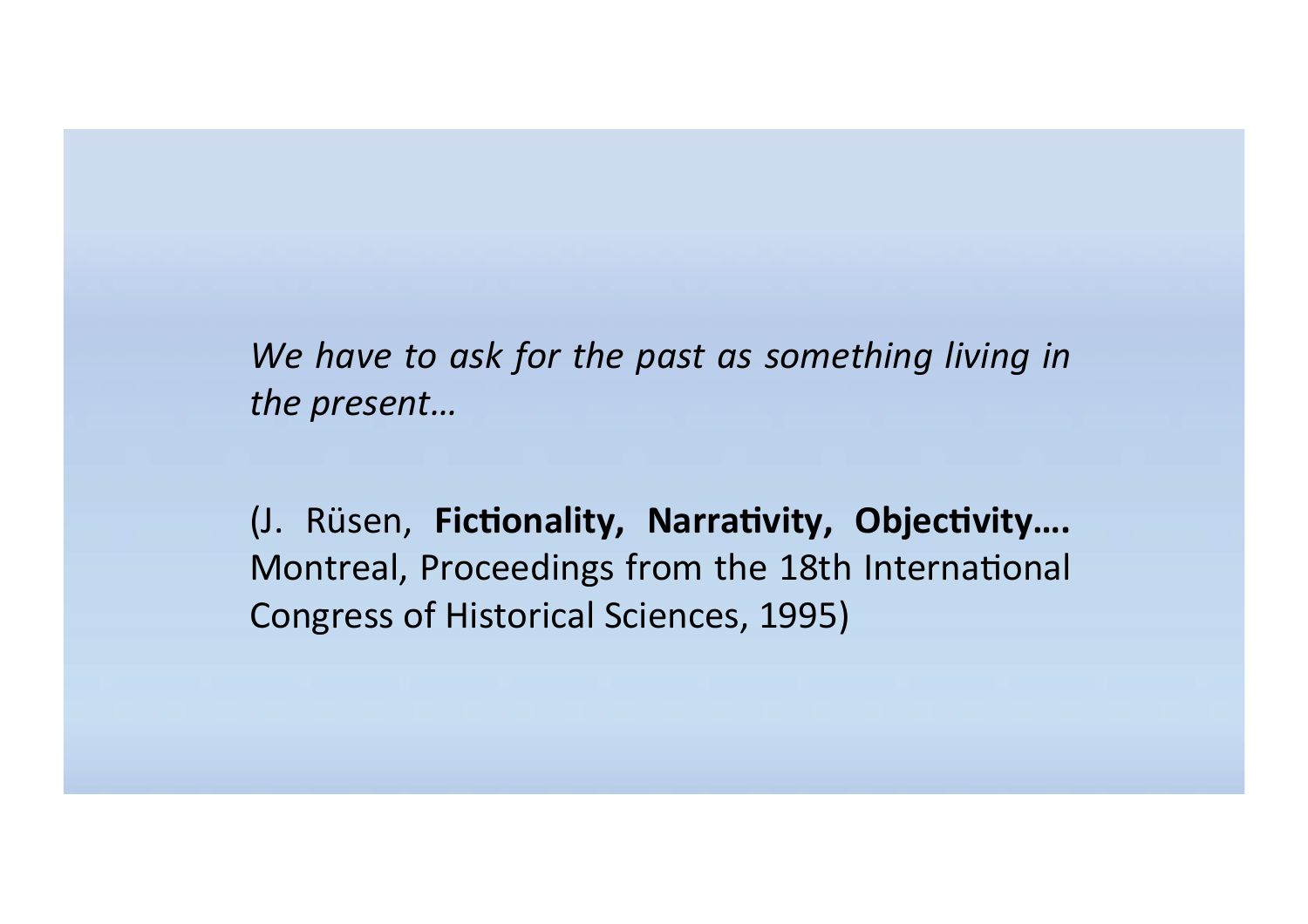#### **LpO** 94 Targets to be achieved at the end of the year 9

- *The student should be able to relate to the historical development of some leading* world powers in the past and present.
- The student should have an understanding of how people lived and made their *living in pre-industrial societies and how industrialisation and other major* upheavals have changed the human condition.
- The student should be able to *identify* and reflect on a number of events or *developments of significance to his or her own time.*
- *The student should be aware that historical events and conditions can be viewed in different ways.*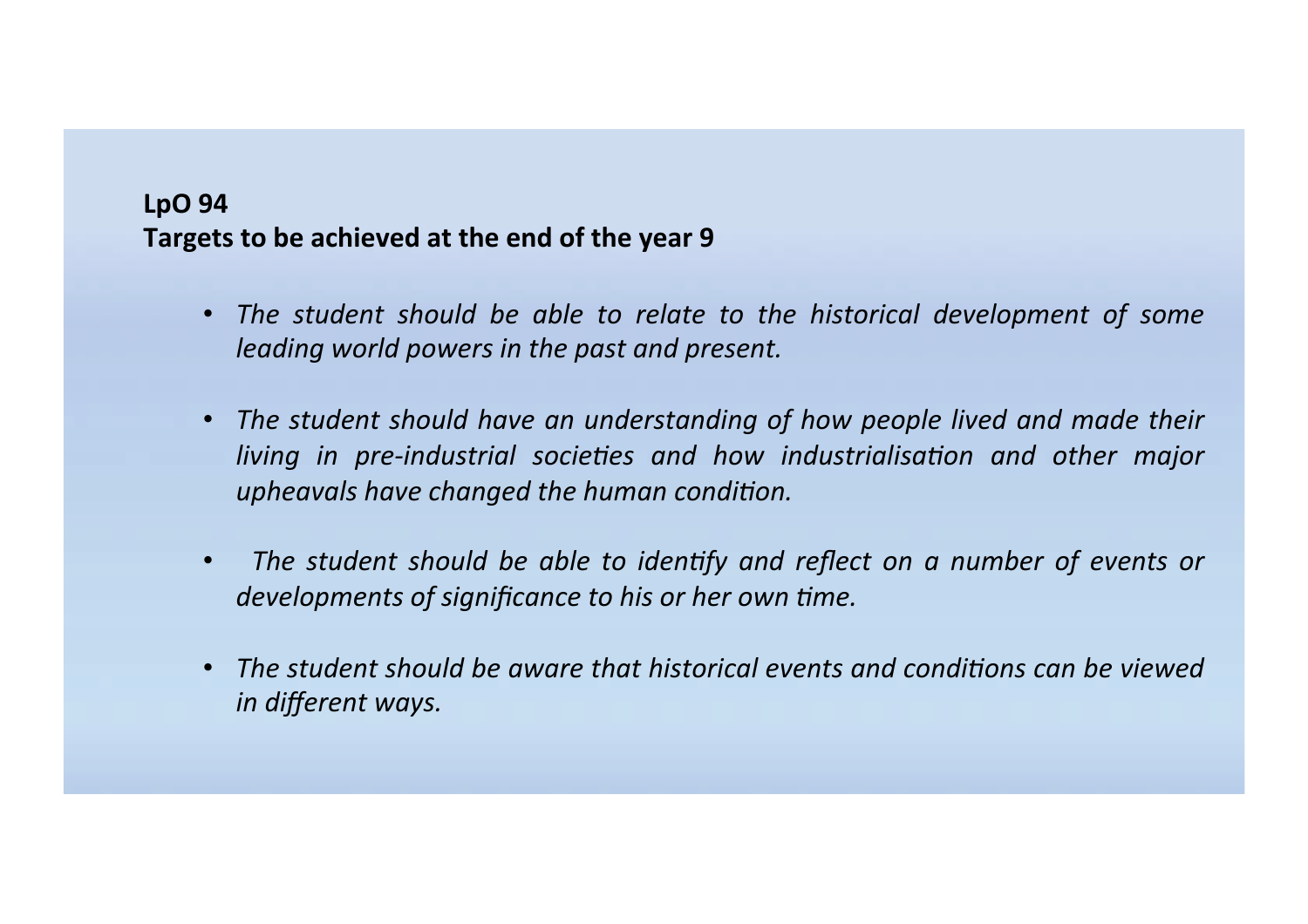

S. Bruchfeld, P. A. Levine, Om detta må ni berätta (« Racontez-le à vos enfants... »), Stockholm, Natur & Kultur, 1997, 2013.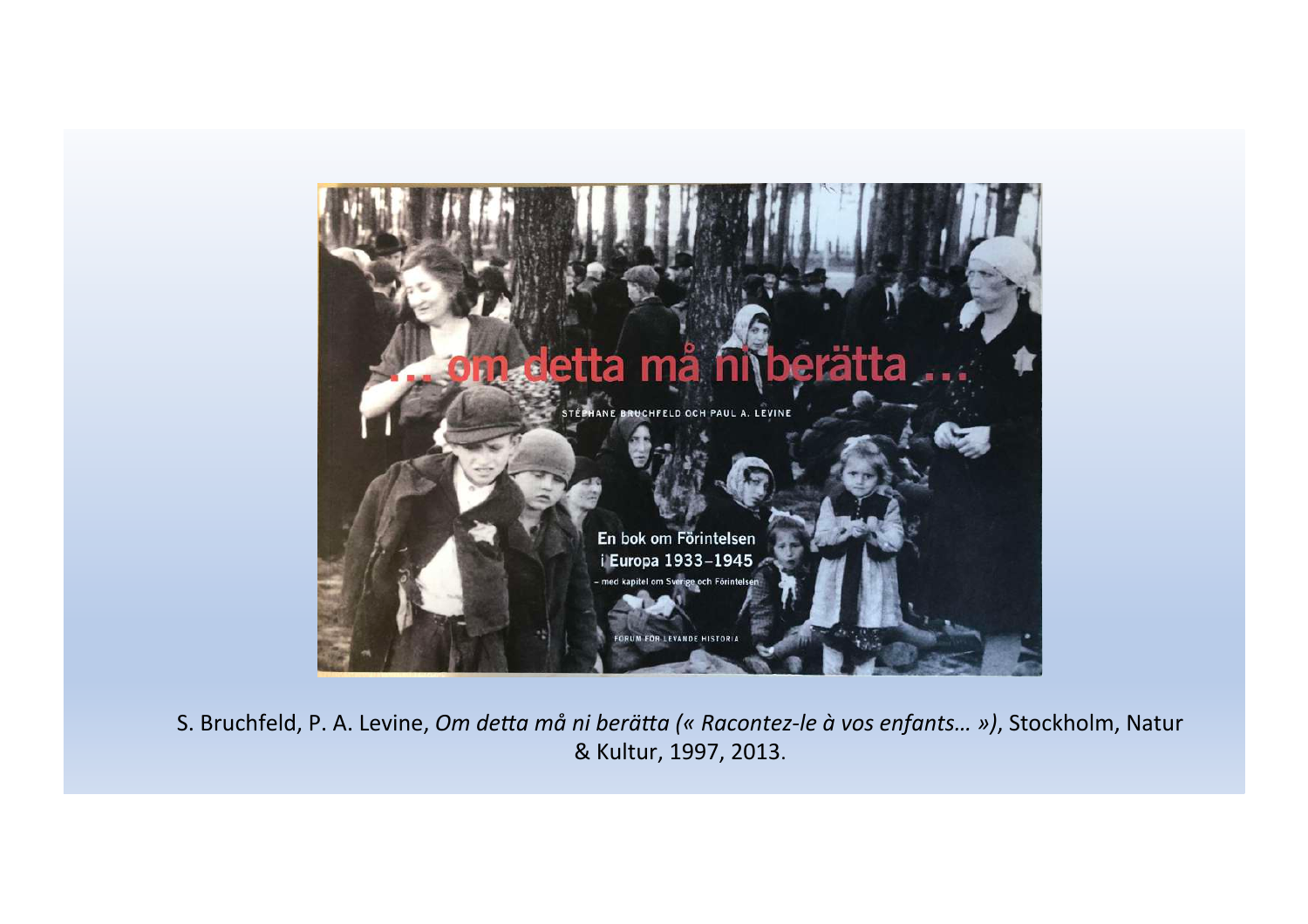#### *Lgr 2011*  Targets to be achieved at the end of the year 9

The teaching of history should cover the following core content **(years 7 – 9)** 

Ancient civilizations, from prehistoric times to around 1700

*Comparisons between the emergence and development of some advanced civilisations* up to the 18th century, for example in Africa, America and Asia.

*Antiquity, its distinctive features as an epoch and its significance for our own times.* 

*What historical sources from some advanced civilisations, for example in Asia or* America, can tell us about similarities and differences in the living conditions of *children, women and men.* 

 $(\ldots)$